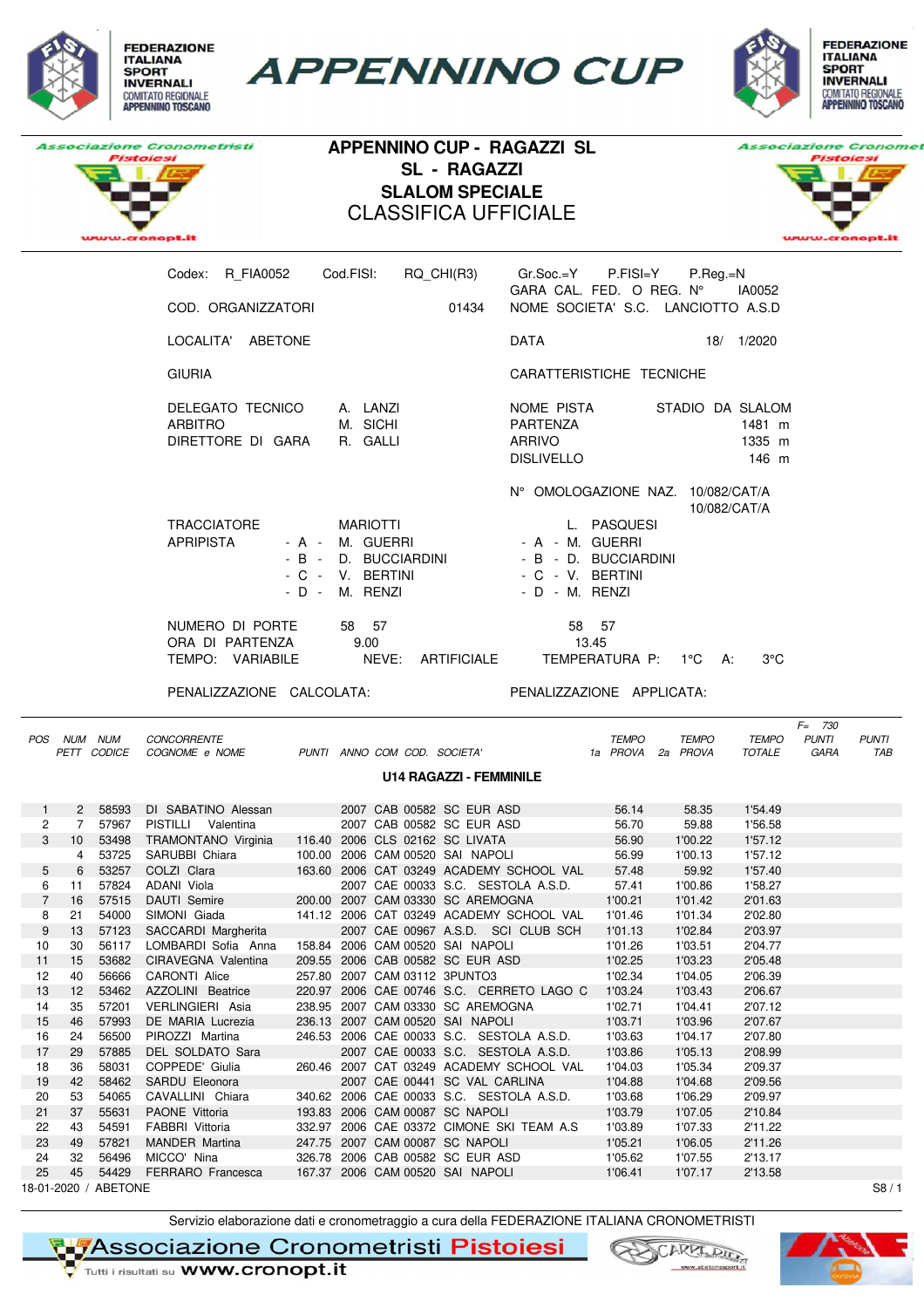

**FEDERAZIONE ITALIANA INVERNALI** COMITATO REGIONALE<br>APPENNINO TOSCANO





|                 |              |             |                                                     |                |                               |                                                                                       |              |                   |               | $F = 730$    |              |
|-----------------|--------------|-------------|-----------------------------------------------------|----------------|-------------------------------|---------------------------------------------------------------------------------------|--------------|-------------------|---------------|--------------|--------------|
|                 | POS NUM NUM  |             | CONCORRENTE                                         |                |                               |                                                                                       | <b>TEMPO</b> | <b>TEMPO</b>      | <b>TEMPO</b>  | <b>PUNTI</b> | <b>PUNTI</b> |
|                 |              | PETT CODICE | COGNOME e NOME                                      |                | PUNTI ANNO COM COD. SOCIETA'  |                                                                                       |              | 1a PROVA 2a PROVA | <b>TOTALE</b> | GARA         | TAB          |
|                 |              |             |                                                     |                |                               | <b>U14 RAGAZZI - FEMMINILE</b>                                                        |              |                   |               |              |              |
|                 |              |             |                                                     |                |                               |                                                                                       |              |                   |               |              |              |
| 26              | 39           | 54079       | COSCI Ludovica                                      |                |                               | 223.32 2006 CAT 01434 S.C. LANCIOTTO A.S.                                             | 1'05.95      | 1'07.94           | 2'13.89       |              |              |
| 27              | 8            | 58445       | PETRINI Laila                                       | 212.14 2007 LI |                               | 03390 GRIZZLY SNOW                                                                    | 1'05.54      | 1'08.95           | 2'14.49       |              |              |
| 28              | 68           | 53855       | PICCIANO Giorgia                                    |                |                               | 2006 CAE 00033 S.C. SESTOLA A.S.D.                                                    | 1'07.47      | 1'09.43           | 2'16.90       |              |              |
| 29              | 28           | 55090       | GIANNINI Veronica                                   |                |                               | 224.31 2006 CAB 03425 GRAN SASSO SKI TEAM                                             | 1'08.39      | 1'09.06           | 2'17.45       |              |              |
| 30              | 50           | 53693       | MINELLI Gaia                                        |                |                               | 357.01 2006 CAE 00033 S.C. SESTOLA A.S.D.                                             | 1'08.85      | 1'09.24           | 2'18.09       |              |              |
| 31              | 33           | 57237       | SANTERINI Marta                                     |                |                               | 2007 CAE 03372 CIMONE SKI TEAM A.S                                                    | 1'08.27      | 1'11.94           | 2'20.21       |              |              |
| 32              | 69           | 58324       | <b>BALBINOT Vittoria</b>                            |                |                               | 272.57 2007 CAM 00087 SC NAPOLI                                                       | 1'10.14      | 1'10.22           | 2'20.36       |              |              |
| 33              | 52           | 58036       | FERRARA Giuliana                                    |                |                               | 279.48 2007 CAM 03549 3000 SKI RACE                                                   | 1'09.63      | 1'10.80           | 2'20.43       |              |              |
| 34              | 61           | 53323       | CHIANESE Lorenza Vi                                 |                |                               | 246.56 2006 CAM 00087 SC NAPOLI                                                       | 1'09.33      | 1'11.44           | 2'20.77       |              |              |
| 35              | 5            | 57236       | FIORINI Susanna                                     |                |                               | 2007 CLS 03088 ORSELLOMAGNOLA                                                         | 1'10.50      | 1'11.64           | 2'22.14       |              |              |
| 36              | 20           | 53802       | CASTRIGNANO' Maria                                  |                |                               | 311.22 2006 CLS 02855 SNOW SIDE TEAM                                                  | 1'10.00      | 1'12.60           | 2'22.60       |              |              |
| 37              | 65           | 53283       | D'ARISTOTILE Maria                                  |                | 225.11 2006 CAM 02479 SC 0.40 |                                                                                       | 1'10.68      | 1'12.79           | 2'23.47       |              |              |
| 38              | 38           | 59583       | FRISANI Mariasole                                   |                |                               | 289.67 2007 CAT 03320 A.S.D. SCI CLUB TRA                                             | 1'11.19      | 1'13.53           | 2'24.72       |              |              |
| 39              | 31           | 54638       | LUPPI Lucrezia                                      |                |                               | 273.30 2006 CAE 00033 S.C. SESTOLA A.S.D.                                             | 1'05.81      | 1'19.66           | 2'25.47       |              |              |
| 40              | 73           | 54791       | SORIA Giorgia                                       |                |                               | 265.27 2006 CAM 00611 SC VESUVIO ASD                                                  | 1'12.29      | 1'13.66           | 2'25.95       |              |              |
| 41              | 75           | 57595       | PUCE Vittoria                                       |                |                               | 2007 CAT 00293 S.C. PISTOIA A.S.D.                                                    | 1'13.16      | 1'14.78           | 2'27.94       |              |              |
| 42              | 48           | 59828       | GIANNELLI Gilda                                     |                |                               | 388.97 2007 CAT 00025 S.C. ABETONE A.S.D.                                             | 1'13.20      | 1'15.27           | 2'28.47       |              |              |
| 43              | 60           | 53994       | AROLDI CHECCAGLINI                                  |                |                               | 253.19 2006 CAM 00087 SC NAPOLI                                                       | 1'14.24      | 1'14.48           | 2'28.72       |              |              |
| 44              | 51           | 55839       | LAZZERI Gaia                                        |                |                               | 2006 CAT 03320 A.S.D. SCI CLUB TRA                                                    | 1'14.75      | 1'16.30           | 2'31.05       |              |              |
| 45              | 47           | 58307       | PRANDINI Sofia                                      |                |                               | 2007 CAE 03372 CIMONE SKI TEAM A.S                                                    | 1'14.45      | 1'17.22           | 2'31.67       |              |              |
| 46              | 57           | 56137       | <b>FANUCCI Vittoria</b>                             |                |                               | 2006 CAT 01434 S.C. LANCIOTTO A.S.                                                    | 1'15.31      | 1'16.77           | 2'32.08       |              |              |
| 47              | 41           | 56040       | FIOCCHI Giorgia                                     |                |                               | 303.63 2006 CAE 00441 SC VAL CARLINA                                                  | 1'28.33      | 1'03.97           | 2'32.30       |              |              |
| 48              | 64           | 58368       | COPPI Aurora                                        |                |                               | 2007 CAT 00248 S.C. AMIATA A.S.D.                                                     | 1'16.15      | 1'17.07           | 2'33.22       |              |              |
| 49              | 56           | 58203       | PUGI Vittoria                                       |                |                               | 2007 CAT 01434 S.C. LANCIOTTO A.S.                                                    | 1'15.70      | 1'18.18           | 2'33.88       |              |              |
| 50              | 74           | 59016       | CAFISSI Vittoria<br>Ma                              |                |                               | 2007 CAE 00033 S.C. SESTOLA A.S.D.                                                    | 1'16.88      | 1'17.08           | 2'33.96       |              |              |
| 51              | 76           | 57445       | PORZIO Valentina                                    |                |                               | 303.04 2007 CAM 00611 SC VESUVIO ASD                                                  | 1'18.08      | 1'19.65           | 2'37.73       |              |              |
| 52              | 18           | 58690       | CIOCCETTI Andreina                                  |                |                               | 2007 CLS 02855 SNOW SIDE TEAM                                                         | 1'19.05      | 1'21.00           | 2'40.05       |              |              |
| 53              |              | 70 667027   | <b>BERSELLI Lavinia</b>                             |                |                               | 2006 CAE 00033 S.C. SESTOLA A.S.D.                                                    | 1'22.94      | 1'21.47           | 2'44.41       |              |              |
|                 |              |             |                                                     |                |                               |                                                                                       |              |                   |               |              |              |
| <b>ISCRITTI</b> |              |             | 76<br>                                              |                |                               |                                                                                       |              |                   |               |              |              |
|                 |              |             |                                                     |                |                               |                                                                                       |              |                   |               |              |              |
|                 |              |             | NON PARTITI 1a PROVA<br>0                           |                |                               |                                                                                       |              |                   |               |              |              |
|                 |              |             |                                                     |                |                               |                                                                                       |              |                   |               |              |              |
|                 |              |             | NON ARRIVATI 1a PROVA<br>17                         |                |                               |                                                                                       |              |                   |               |              |              |
|                 |              |             |                                                     |                |                               |                                                                                       |              |                   |               |              |              |
|                 | $\mathbf{1}$ | 57629       | ZALUM Valeria                                       |                |                               | 200.00 2007 CAT 00293 S.C. PISTOIA A.S.D.                                             |              |                   |               |              |              |
|                 | 3            | 55405       | <b>GUERRI</b> Angelica                              |                |                               | 197.45 2006 CAE 00033 S.C. SESTOLA A.S.D.                                             |              |                   |               |              |              |
|                 | 9            | 53697       | CALORO Carlotta                                     |                |                               | 2006 CAM 00087 SC NAPOLI                                                              |              |                   |               |              |              |
|                 | 19           | 55872       | D'ACUNTO Marina                                     |                |                               | 151.69 2006 CAM 00520 SAI NAPOLI                                                      |              |                   |               |              |              |
|                 | 22           | 53261       | PINCI Chiara Federi                                 |                |                               | 129.24 2006 CAM 00520 SAI NAPOLI                                                      |              |                   |               |              |              |
|                 | 23           |             | 60089 GASPARRINI Matilde                            |                |                               | 277.11 2007 CAT 03249 ACADEMY SCHOOL VAL                                              |              |                   |               |              |              |
|                 | 26           | 53315       | SORRENTINO Sofia                                    |                |                               | 160.61 2006 CAM 00087 SC NAPOLI                                                       |              |                   |               |              |              |
|                 | 27           | 55327       | PIACITELLI Irene                                    |                |                               | 2006 CAB 03556 SC MM CREW                                                             |              |                   |               |              |              |
|                 | 34           | 53931       | <b>FANFANI Chloe'</b>                               |                |                               | 2006 CAT 00293 S.C. PISTOIA A.S.D.                                                    |              |                   |               |              |              |
|                 | 44           | 59071       | PALAZZESCHI Sara                                    |                |                               | 2007 CAT 00293 S.C. PISTOIA A.S.D.                                                    |              |                   |               |              |              |
|                 |              |             |                                                     |                |                               | 245.56 2007 CAT 00293 S.C. PISTOIA A.S.D.                                             |              |                   |               |              |              |
|                 | 54           | 57066       | BERTINI Fiamma                                      |                |                               |                                                                                       |              |                   |               |              |              |
|                 | 55           | 57694       | PINCI Vittoria                                      |                |                               | 227.83 2007 CAM 00520 SAI NAPOLI                                                      |              |                   |               |              |              |
|                 | 58           | 53659       | <b>FATTORI Emma</b>                                 |                |                               | 367.51 2006 CAE 00967 A.S.D. SCI CLUB SCH                                             |              |                   |               |              |              |
|                 | 59           | 55102       | SETTE Maria Paola                                   |                |                               | 2006 CAM 03549 3000 SKI RACE                                                          |              |                   |               |              |              |
|                 | 63           | 55623       | LOMBARDI Nannerl Pe                                 |                |                               | 2006 CAT 01375 S.C. VERSILIA SKI A                                                    |              |                   |               |              |              |
|                 | 71           | 57466       | <b>TURCHI</b> Irene                                 |                |                               | 2007 CAE 00967 A.S.D. SCI CLUB SCH                                                    |              |                   |               |              |              |
|                 | 72           | 53605       | RICCO' Arianna                                      |                |                               | 2006 CAE 00967 A.S.D. SCI CLUB SCH                                                    |              |                   |               |              |              |
|                 |              |             |                                                     |                |                               |                                                                                       |              |                   |               |              |              |
|                 |              |             | SQUALIFICATI 1a PROVA<br>3                          |                |                               |                                                                                       |              |                   |               |              |              |
|                 |              |             |                                                     |                |                               |                                                                                       |              |                   |               |              |              |
|                 |              | 62 56393    | GIUSTI Laura Andrea                                 |                |                               | 2006 CAT 00293 S.C. PISTOIA A.S.D.                                                    | PORTA N. 32  |                   |               |              |              |
|                 |              |             | 66 56142 CORRIERI Eleonora<br>67 667148 MAGRI Sofia |                |                               | 383.93 2006 CAE 01103 SC FANANO2001<br>2006 CAT 01375 S.C. VERSILIA SKI A PORTA N. 17 | PORTA N. 17  |                   |               |              |              |

NON PARTITI 2a PROVA .... 0



Servizio elaborazione dati e cronometraggio a cura della FEDERAZIONE ITALIANA CRONOMETRISTI

**RIZASSociazione Cronometristi Pistoiesi** 



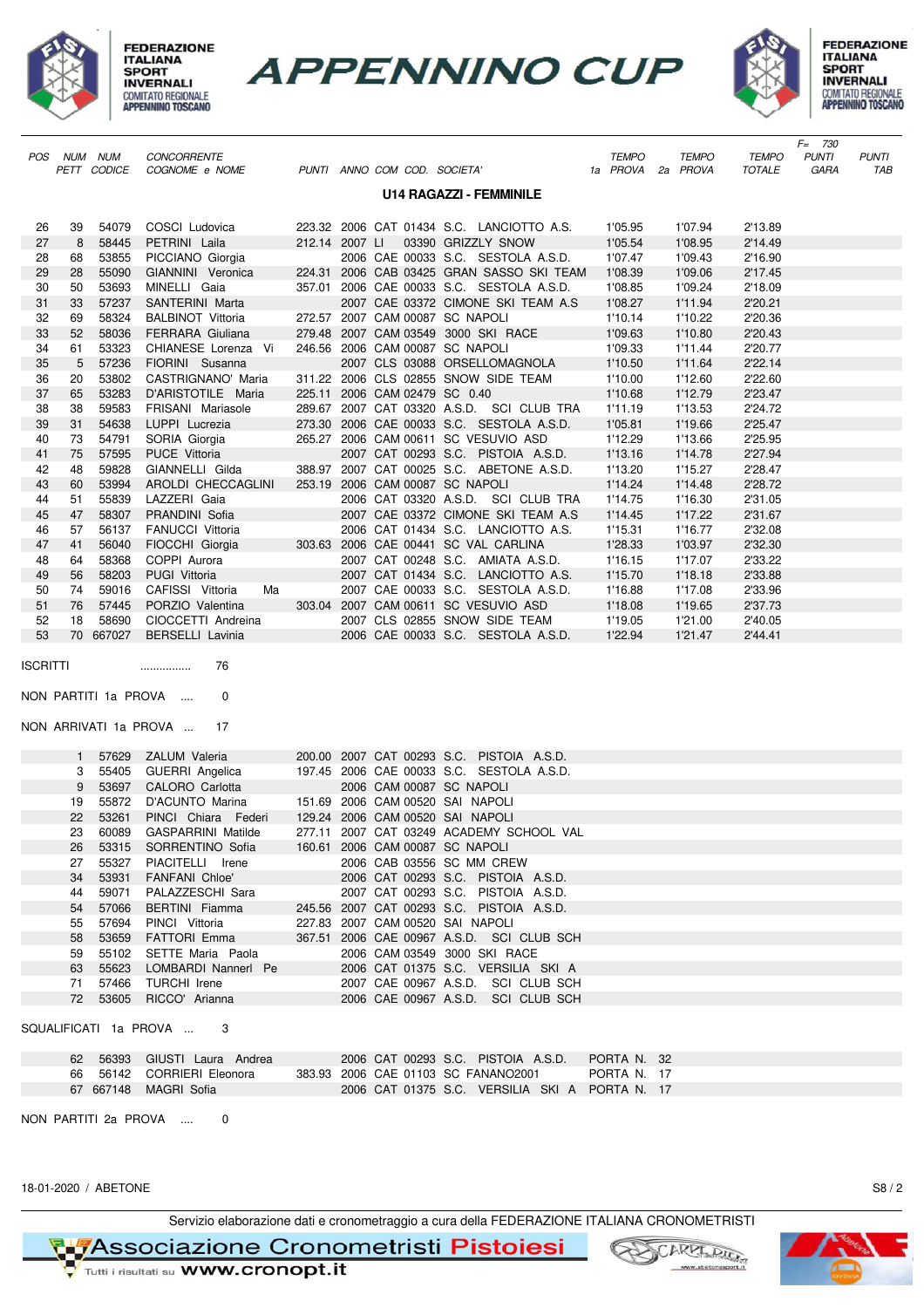





|            |             |                       |                       |       |       |                        |  |                                           |                                          |              |     |              |               | $F =$ | 730          |              |
|------------|-------------|-----------------------|-----------------------|-------|-------|------------------------|--|-------------------------------------------|------------------------------------------|--------------|-----|--------------|---------------|-------|--------------|--------------|
| <b>POS</b> | <b>NUM</b>  | <b>NUM</b>            | <b>CONCORRENTE</b>    |       |       |                        |  |                                           |                                          | <b>TEMPO</b> |     | <b>TEMPO</b> | <b>TEMPO</b>  |       | <b>PUNTI</b> | <b>PUNTI</b> |
|            | <b>PETT</b> | CODICE                | COGNOME e NOME        |       | PUNTI | ANNO COM COD. SOCIETA' |  |                                           |                                          | 1a PROVA     |     | 2a PROVA     | <b>TOTALE</b> |       | GARA         | TAB          |
|            |             |                       |                       |       |       |                        |  |                                           |                                          |              |     |              |               |       |              |              |
|            |             |                       |                       |       |       |                        |  | <b>U14 RAGAZZI - FEMMINILE</b>            |                                          |              |     |              |               |       |              |              |
|            |             |                       |                       |       |       |                        |  |                                           |                                          |              |     |              |               |       |              |              |
|            |             |                       | NON ARRIVATI 2a PROVA | 2     |       |                        |  |                                           |                                          |              |     |              |               |       |              |              |
|            |             |                       |                       |       |       |                        |  |                                           |                                          |              |     |              |               |       |              |              |
|            | 14          | 58170                 | ANFOSSO Beatrice      |       |       |                        |  | 2007 CAB 03405 LE ROCCHE                  |                                          |              |     |              |               |       |              |              |
|            | 17.         | 53939                 | ZUCCONI Vittoria      |       |       |                        |  |                                           | 218.80 2006 CAT 03249 ACADEMY SCHOOL VAL |              |     |              |               |       |              |              |
|            |             |                       |                       |       |       |                        |  |                                           |                                          |              |     |              |               |       |              |              |
|            |             | SQUALIFICATI 2a PROVA |                       |       |       |                        |  |                                           |                                          |              |     |              |               |       |              |              |
|            |             |                       |                       |       |       |                        |  |                                           |                                          |              |     |              |               |       |              |              |
|            | 25          | 58399                 | <b>PRINCIPI</b>       | Elena |       |                        |  | 203.80 2007 CAT 00293 S.C. PISTOIA A.S.D. |                                          | PORTA N.     | -50 |              |               |       |              |              |
|            |             |                       |                       |       |       |                        |  |                                           |                                          |              |     |              |               |       |              |              |
|            |             |                       |                       |       |       |                        |  |                                           |                                          |              |     |              |               |       |              |              |

ESPOSTA ORE: 15.20 LA GIURIA

Angelo LANZI

18-01-2020 / ABETONE S8 / 3

Servizio elaborazione dati e cronometraggio a cura della FEDERAZIONE ITALIANA CRONOMETRISTI

**RIZASSociazione Cronometristi Pistoiesi** 





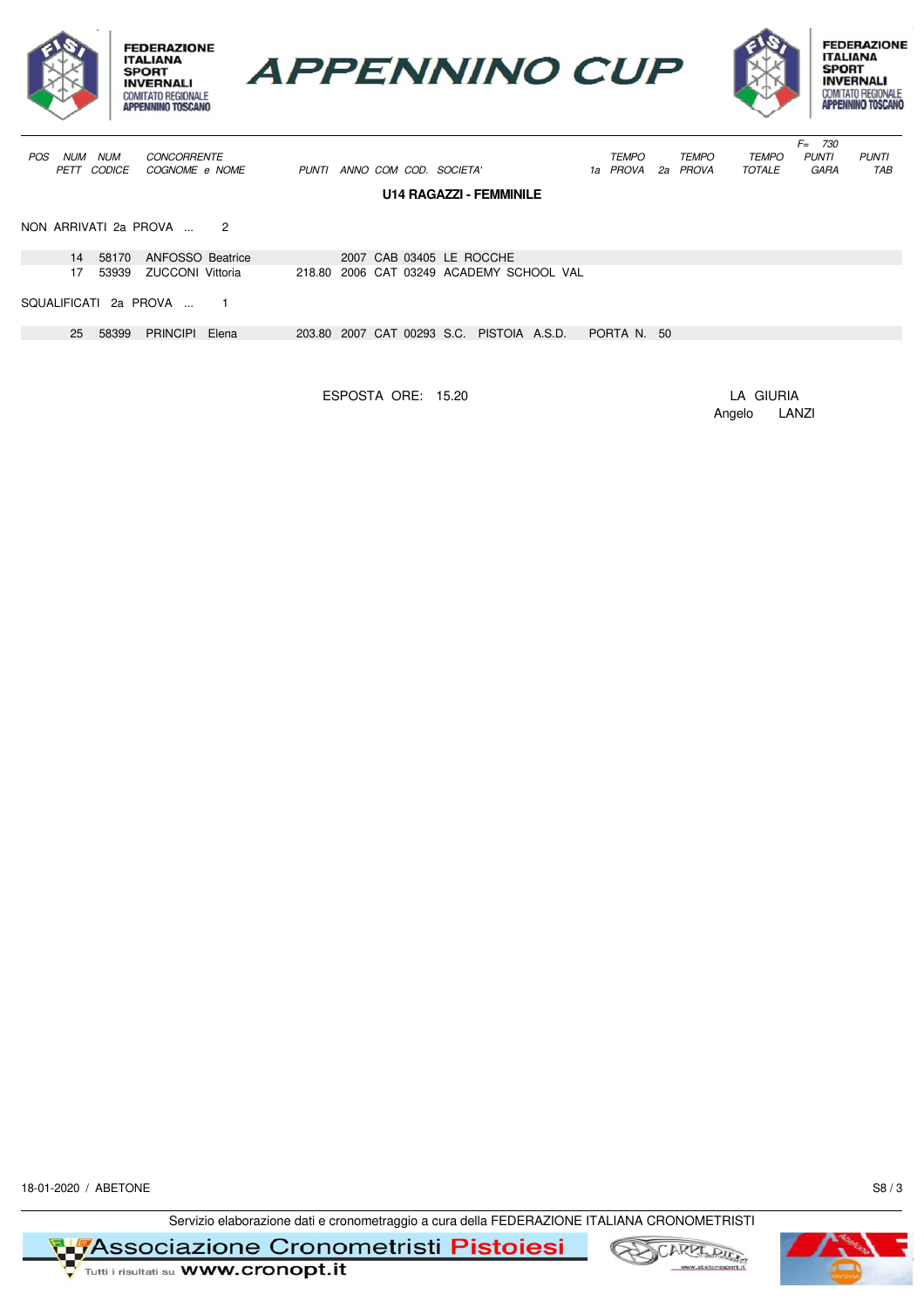

**APPENNINO CUP** 





**APPENNINO CUP - RAGAZZI SL SL - RAGAZZI SLALOM SPECIALE** CLASSIFICA UFFICIALE



| Cod.FISI:<br>RQ CHI(R3)<br>R MIA0051<br>Codex:                                                                                             | $Gr.Soc.=Y$ P.FISI=Y<br>$P_{\cdot}$ Reg $_{\cdot}$ =N<br>$GARA$ CAL. FED. O REG. $N^{\circ}$<br>IA0051                                            |
|--------------------------------------------------------------------------------------------------------------------------------------------|---------------------------------------------------------------------------------------------------------------------------------------------------|
| COD. ORGANIZZATORI<br>01434                                                                                                                | NOME SOCIETA' S.C. LANCIOTTO A.S.D                                                                                                                |
| LOCALITA' ABETONE                                                                                                                          | <b>DATA</b><br>1/2020<br>18/                                                                                                                      |
| <b>GIURIA</b>                                                                                                                              | CARATTERISTICHE TECNICHE                                                                                                                          |
| A. LANZI<br>DELEGATO TECNICO<br><b>ARBITRO</b><br>M. SICHI<br>DIRETTORE DI GARA<br>R. GALLI                                                | NOME PISTA<br>STADIO DA SLALOM<br><b>PARTENZA</b><br>1481 m<br><b>ARRIVO</b><br>1335 m<br><b>DISLIVELLO</b><br>146 m                              |
| <b>TRACCIATORE</b><br><b>MARIOTTI</b><br><b>APRIPISTA</b><br>- A - M. GUERRI<br>- B - D. BUCCIARDINI<br>- C - V. BERTINI<br>- D - M. RENZI | N° OMOLOGAZIONE NAZ. 10/082/CAT/A<br>10/082/CAT/A<br>L. PASQUESI<br>- A - M. GUERRI<br>- B - D. BUCCIARDINI<br>- C - V. BERTINI<br>- D - M. RENZI |
| NUMERO DI PORTE<br>58<br>57<br>ORA DI PARTENZA<br>9.00<br>NEVE:<br>TEMPO:<br>VARIABILE<br><b>ARTIFICIALE</b>                               | 58 57<br>13.45<br>TEMPERATURA P:<br>$3^{\circ}$ C<br>$1^{\circ}$ C<br>А:                                                                          |

PENALIZZAZIONE CALCOLATA: PENALIZZAZIONE APPLICATA:

|                | POS NUM NUM | PETT CODICE          | <b>CONCORRENTE</b><br>COGNOME e NOME                      |                |                                 | PUNTI ANNO COM COD. SOCIETA'              | <b>TEMPO</b><br>1a PROVA | <b>TEMPO</b><br>2a PROVA | <b>TEMPO</b><br><b>TOTALE</b> | $F = 730$<br><b>PUNTI</b><br><b>GARA</b> | <b>PUNTI</b><br>TAB |
|----------------|-------------|----------------------|-----------------------------------------------------------|----------------|---------------------------------|-------------------------------------------|--------------------------|--------------------------|-------------------------------|------------------------------------------|---------------------|
|                |             |                      |                                                           |                |                                 | <b>U14 RAGAZZI - MASCHILE</b>             |                          |                          |                               |                                          |                     |
| 1              | 85          | 53335                | LANDINI Alberto 104.81 2006 CAT 00025 S.C. ABETONE A.S.D. |                |                                 |                                           | 52.94                    | 56.17                    | 1'49.11                       |                                          |                     |
| $\overline{c}$ | 81          | 55724                | SEGHI Matteo                                              |                |                                 | 182.39 2006 CAE 00033 S.C. SESTOLA A.S.D. | 54.72                    | 56.12                    | 1'50.84                       |                                          |                     |
| 3              | 91          | 54907                | QUARANTA Alessandro                                       |                |                                 | 116.46 2006 CAM 00520 SAI NAPOLI          | 53.85                    | 57.38                    | 1'51.23                       |                                          |                     |
| 4              | 80          | 55461                | ORLANDI Francesco M                                       |                | 118.62 2006 CLS 02162 SC LIVATA |                                           | 54.98                    | 56.76                    | 1'51.74                       |                                          |                     |
| 5              | 83          | 53406                | MARTINI Lorenzo                                           |                |                                 | 185.30 2006 CAT 03249 ACADEMY SCHOOL VAL  | 55.43                    | 58.55                    | 1'53.98                       |                                          |                     |
| 6              | 89          | 53729                | ROMANO Edoardo                                            |                |                                 | 152.47 2006 CAM 00611 SC VESUVIO ASD      | 56.60                    | 58.37                    | 1'54.97                       |                                          |                     |
| $\overline{7}$ | 79          | 56767                | LALLINI Edoardo                                           |                |                                 | 200.00 2007 CLS 02162 SC LIVATA           | 57.24                    | 59.09                    | 1'56.33                       |                                          |                     |
| 8              | 110         | 54360                | RIZZO Orazio                                              |                |                                 | 126.00 2006 CAM 00520 SAI NAPOLI          | 58.39                    | 59.87                    | 1'58.26                       |                                          |                     |
| 9              | 116         | 56486                | <b>BACULO Gustavo</b>                                     |                |                                 | 140.83 2006 CAM 03555 SC POSILLIPO        | 59.54                    | 1'00.40                  | 1'59.94                       |                                          |                     |
| 10             | 108         | 59330                | COSTELLA Vittorio                                         |                |                                 | 200.00 2007 CAT 03249 ACADEMY SCHOOL VAL  | 58.74                    | 1'01.47                  | 2'00.21                       |                                          |                     |
| 11             | 122         | 54334                | TINTORRI Francesco                                        |                |                                 | 266.00 2006 CAE 00033 S.C. SESTOLA A.S.D. | 58.77                    | 1'01.48                  | 2'00.25                       |                                          |                     |
| 12             | 93          | 57133                | SARTI Francesco                                           |                |                                 | 201.44 2007 CAT 03249 ACADEMY SCHOOL VAL  | 59.75                    | 1'00.75                  | 2'00.50                       |                                          |                     |
| 13             | 94          | 55836                | SQUERI Federico                                           |                |                                 | 202.54 2006 CAE 00967 A.S.D. SCI CLUB SCH | 59.28                    | 1'01.25                  | 2'00.53                       |                                          |                     |
| 14             | 102         | 56838                | DE ROCCIS Raffaele                                        |                |                                 | 2007 CAB 03252 OVINDOLI EXTR              | 58.73                    | 1'02.09                  | 2'00.82                       |                                          |                     |
| 15             | 84          | 55317                | GEMMA Bernardo                                            |                |                                 | 201.73 2006 CAB 03556 SC MM CREW          | 1'00.64                  | 1'00.19                  | 2'00.83                       |                                          |                     |
| 16             | 77          | 57239                | PASSINO Andrea                                            |                |                                 | 2007 CAE 03372 CIMONE SKI TEAM A.S        | 59.27                    | 1'02.07                  | 2'01.34                       |                                          |                     |
| 17             | 101         | 56042                | COSTA Edoardo                                             |                |                                 | 235.25 2006 CAB 00582 SC EUR ASD          | 59.93                    | 1'01.45                  | 2'01.38                       |                                          |                     |
| 18             | 98          | 57065                | PINTO Giovanni Tomm                                       |                |                                 | 261.22 2007 CLS 03088 ORSELLOMAGNOLA      | 59.51                    | 1'02.16                  | 2'01.67                       |                                          |                     |
| 19             | 126         | 53405                | TROZZI Matteo                                             |                |                                 | 145.62 2006 CAM 03555 SC POSILLIPO        | 1'00.00                  | 1'02.62                  | 2'02.62                       |                                          |                     |
| 20             | 78          | 53376                | LIBRICI Umberto                                           | 213.86 2006 LI |                                 | 03367 SKI CLUB SAVONA                     | 1'01.53                  | 1'01.85                  | 2'03.38                       |                                          |                     |
| 21             | 115         | 59359                | D'ANTONIO Anthony                                         |                |                                 | 204.64 2007 CAM 00611 SC VESUVIO ASD      | 1'00.52                  | 1'03.01                  | 2'03.53                       |                                          |                     |
| 22             | 88          | 58346                | GHIGNONI Leonardo                                         |                |                                 | 2007 CAB 00582 SC EUR ASD                 | 1'00.90                  | 1'03.93                  | 2'04.83                       |                                          |                     |
| 23             | 130         | 55160                | RUSCITTI Giovanni 198.72 2006 CAM 00520 SAI NAPOLI        |                |                                 |                                           | 1'01.69                  | 1'04.62                  | 2'06.31                       |                                          |                     |
| 24             | 146         | 56290                | TROIANO Stefano                                           |                |                                 | 2006 CAM 03555 SC POSILLIPO               | 1'04.66                  | 1'05.44                  | 2'10.10                       |                                          |                     |
| 25             | 124         | 56681                | BARTOLI Antonio Ser                                       |                |                                 | 264.87 2007 CAT 03249 ACADEMY SCHOOL VAL  | 1'04.22                  | 1'05.97                  | 2'10.19                       |                                          |                     |
|                |             | 18-01-2020 / ABETONE |                                                           |                |                                 |                                           |                          |                          |                               |                                          | S8/1                |

Servizio elaborazione dati e cronometraggio a cura della FEDERAZIONE ITALIANA CRONOMETRISTI

**TIFAssociazione Cronometristi Pistoiesi** 



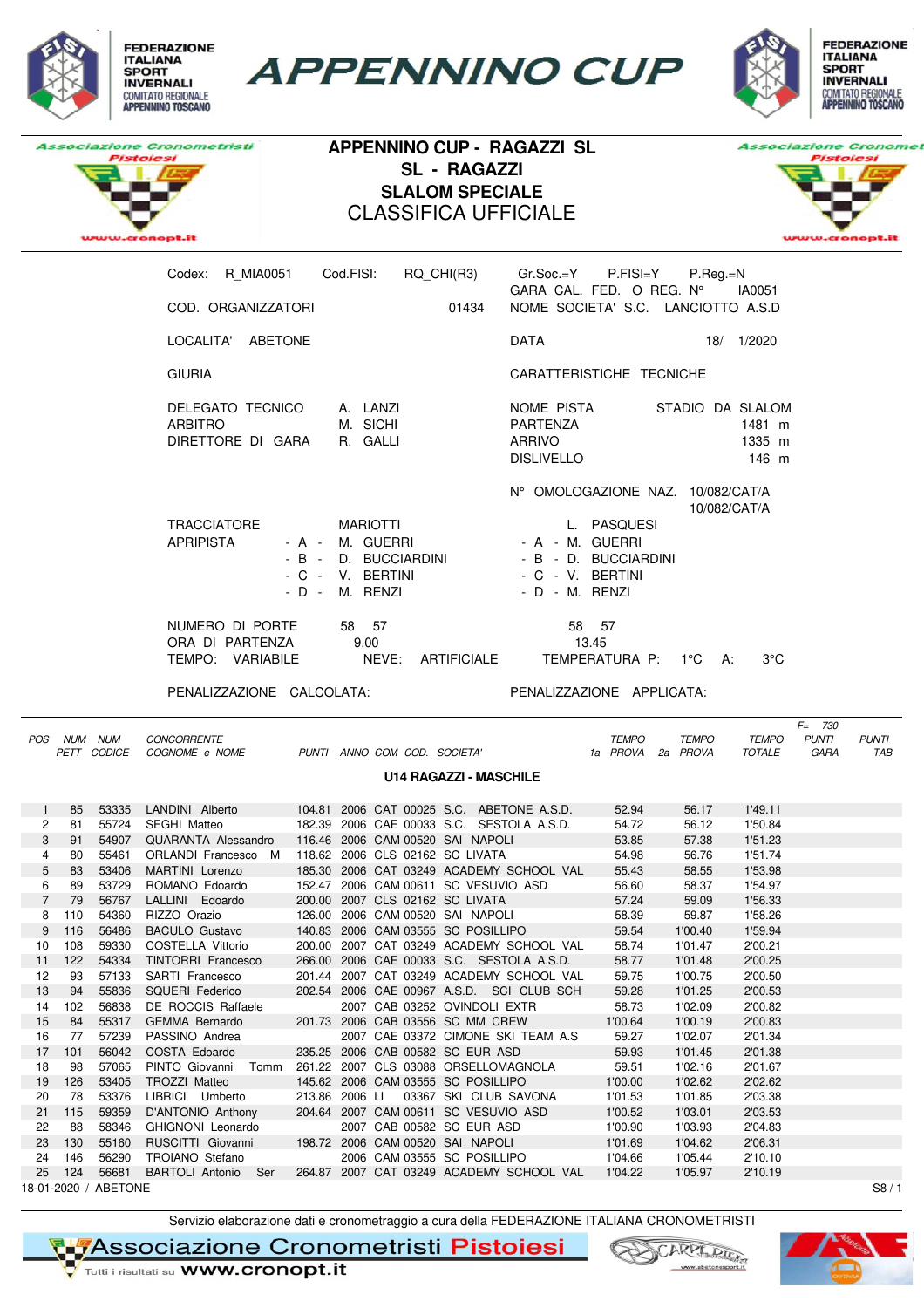

**FEDERAZIONE ITALIANA INVERNALI** COMITATO REGIONALE<br>APPENNINO TOSCANO





| CONCORRENTE<br><b>TEMPO</b><br><b>TEMPO</b><br><b>PUNTI</b><br><b>PUNTI</b><br>POS NUM NUM<br><b>TEMPO</b><br>PETT CODICE<br>PUNTI ANNO COM COD. SOCIETA'<br>1a PROVA 2a PROVA<br>COGNOME e NOME<br>TOTALE<br>GARA<br>TAB<br><b>U14 RAGAZZI - MASCHILE</b><br>54016<br>IARUSSI Alessandro<br>184.29 2006 CAM 00087 SC NAPOLI<br>58.50<br>1'12.20<br>2'10.70<br>26<br>99<br>27<br>131<br>56160<br>269.28 2006 CAE 00307 SCI CLUB 21<br>1'04.23<br>1'08.05<br>2'12.28<br><b>SCHIAFFINO Giorgio</b><br>128<br>2007 CAB 03405 LE ROCCHE<br>1'05.26<br>1'07.84<br>28<br>57328<br>CENTIOLI Leonardo<br>2'13.10<br>29<br>152<br>58107<br>D'ARPE Gabriele<br>2007 CAE 01103 SC FANANO2001<br>1'05.35<br>1'08.10<br>2'13.45<br>30<br>100<br>59167<br>2007 CAE 01103 SC FANANO2001<br>1'09.67<br>1'04.56<br>2'14.23<br><b>BACCHELLI Francesco</b><br>205.23 2006 CAM 03555 SC POSILLIPO<br>1'07.89<br>1'08.20<br>31<br>148<br>55574<br><b>FILIPPINI</b><br>2'16.09<br>Gianfilip<br>32<br>132<br>2007 CAE 00033 S.C. SESTOLA A.S.D.<br>57355<br>LAMBERTINI Giorgio<br>1'08.23<br>1'08.53<br>2'16.76<br>162<br>56469<br>SEPE Riccardo<br>229.50 2006 CAM 00611 SC VESUVIO ASD<br>1'10.34<br>33<br>1'06.70<br>2'17.04<br>123<br>59660<br>2007 CAB 03405 LE ROCCHE<br>1'08.22<br>34<br>LUPI Alessio<br>1'09.75<br>2'17.97<br>147<br>58423<br>296.51 2007 CAM 00520 SAI NAPOLI<br>1'07.84<br>1'10.20<br>2'18.04<br>35<br>LIPPIELLO Giuseppe<br>36<br>134<br>59082<br>2007 CAB 00582 SC EUR ASD<br>1'08.84<br>1'09.38<br>2'18.22<br>BONA Leonardo<br>37<br>168<br>54243<br>CIRELLI Luca<br>370.49 2006 CAE 03372 CIMONE SKI TEAM A.S<br>1'08.49<br>1'10.02<br>2'18.51<br>38<br>174<br>55516<br>CERRI Federico<br>2006 CAE 00441 SC VAL CARLINA<br>1'07.72<br>1'11.39<br>2'19.11<br>39<br>171<br>57013<br>286.75 2007 CAM 00611 SC VESUVIO ASD<br>1'08.75<br>2'19.91<br><b>MANCINI Mario</b><br>1'11.16<br>127<br>340.65 2006 CAT 02928 S.C. DOGANACCIA A.S<br>40<br>54156<br>MAZZI Elia<br>1'11.98<br>1'08.29<br>2'20.27<br>41<br>137<br>58930<br>GIANCOTTI Leonardo<br>2007 CAB 03252 OVINDOLI EXTR<br>1'09.78<br>1'10.54<br>2'20.32<br>142<br>2007 CAE 00033 S.C. SESTOLA A.S.D.<br>42<br>58182<br>MERIGHI Tommaso<br>1'09.44<br>1'11.04<br>2'20.48<br>43<br>161<br>56468<br>FIORE Riccardo<br>257.33 2006 CAM 00520 SAI NAPOLI<br>1'08.75<br>2'20.63<br>1'11.88<br>151<br>55377<br>LENZI Riccardo<br>2006 CAE 00441 SC VAL CARLINA<br>1'10.18<br>1'12.74<br>2'22.92<br>44<br>45<br>111<br>58825<br>DONNINI Tommaso<br>343.51 2007 CAT 00293 S.C. PISTOIA A.S.D.<br>1'03.18<br>1'21.07<br>2'24.25<br>165<br>56603<br>265.73 2007 CAT 03320 A.S.D. SCI CLUB TRA<br>1'12.29<br>2'29.28<br>46<br><b>VEGNI Francesco</b><br>1'16.99<br>155<br>58359<br><b>FERRARA Dominic</b><br>2007 CAM 03549 3000 SKI RACE<br>1'16.53<br>1'13.13<br>2'29.66<br>47<br>2006 CAE 00746 S.C. CERRETO LAGO C<br>170<br>667575<br>1'14.95<br>1'16.85<br>2'31.80<br>48<br>MISERENDINO Filippo<br>49<br>57755<br>2007 CAE 00441 SC VAL CARLINA<br>1'08.48<br>2'32.61<br>119<br>MODESTI Fabio<br>1'24.13<br>175<br>59572<br><b>BIANCONI Alessandro</b><br>2007 CAE 00033 S.C. SESTOLA A.S.D.<br>1'26.82<br>2'33.22<br>50<br>1'06.40<br>51<br>167<br>58962<br>2007 CAM 02479 SC 0.40<br>1'17.39<br>1'17.09<br>2'34.48<br>MARTUSCIELLO Angelo<br>156<br>57459<br>2007 CAT 02565 LO SCOIATTOLO<br>52<br>VAGNOLI Tommaso<br>1'27.07<br>1'31.79<br>2'58.86<br><b>ISCRITTI</b><br>99<br><br>NON PARTITI 1a PROVA<br>6<br>55448<br>CRIBARI Leonardo<br>2006 CLS 02855 SNOW SIDE TEAM<br>103<br>2006 CAT 02928 S.C. DOGANACCIA A.S<br>106<br>54685<br>CECCARELLI Luca<br>185.94 2006 CAT 00025 S.C. ABETONE A.S.D.<br>107<br>55210<br>FUSETTI Tommaso<br>54991<br>ELIA Michele<br>262.29 2006 CAM 00611 SC VESUVIO ASD<br>150<br>163<br>59889<br>MIGLIACCIO Pasquale<br>374.95 2007 CAM 00520 SAI NAPOLI<br>166<br>59609<br>CHIODI Federico<br>2007 CAB 03443 MOUNTAIN PROJECT86<br>NON ARRIVATI 1a PROVA<br>24<br>200.00 2007 CAM 01563 SETTECOLLI CS<br>82<br>56808<br>ATTANASIO Luigi<br>00879 SC VALBORMIDA<br>86<br>56932<br><b>FRACCHIA Alessio</b><br>2007 LI<br>87<br>58354<br>Ma<br>200.00 2007 CAM 00520 SAI NAPOLI<br><b>TARICANI Valerio</b><br>116.20 2006 CAT 00025 S.C. ABETONE A.S.D.<br>90<br>53774<br><b>BACCI</b> Andrea<br>92<br>59179<br>TINTORRI Alessandro<br>2007 CAE 00033 S.C. SESTOLA A.S.D.<br>95<br>56643<br>PENNASILICO Riccard<br>2007 CAB 03405 LE ROCCHE |  |  |  |  |  | $F = 730$ |  |
|-------------------------------------------------------------------------------------------------------------------------------------------------------------------------------------------------------------------------------------------------------------------------------------------------------------------------------------------------------------------------------------------------------------------------------------------------------------------------------------------------------------------------------------------------------------------------------------------------------------------------------------------------------------------------------------------------------------------------------------------------------------------------------------------------------------------------------------------------------------------------------------------------------------------------------------------------------------------------------------------------------------------------------------------------------------------------------------------------------------------------------------------------------------------------------------------------------------------------------------------------------------------------------------------------------------------------------------------------------------------------------------------------------------------------------------------------------------------------------------------------------------------------------------------------------------------------------------------------------------------------------------------------------------------------------------------------------------------------------------------------------------------------------------------------------------------------------------------------------------------------------------------------------------------------------------------------------------------------------------------------------------------------------------------------------------------------------------------------------------------------------------------------------------------------------------------------------------------------------------------------------------------------------------------------------------------------------------------------------------------------------------------------------------------------------------------------------------------------------------------------------------------------------------------------------------------------------------------------------------------------------------------------------------------------------------------------------------------------------------------------------------------------------------------------------------------------------------------------------------------------------------------------------------------------------------------------------------------------------------------------------------------------------------------------------------------------------------------------------------------------------------------------------------------------------------------------------------------------------------------------------------------------------------------------------------------------------------------------------------------------------------------------------------------------------------------------------------------------------------------------------------------------------------------------------------------------------------------------------------------------------------------------------------------------------------------------------------------------------------------------------------------------------------------------------------------------------------------------------------------------------------------------------------------------------------------------------------------------------------------------------------------------------------------------------------------------------------------------------------------------------------------------------------------------------------------------------------------------------------------------------------------------------------------------------------------------------------------------------------------------------------------------------------------------------------------|--|--|--|--|--|-----------|--|
|                                                                                                                                                                                                                                                                                                                                                                                                                                                                                                                                                                                                                                                                                                                                                                                                                                                                                                                                                                                                                                                                                                                                                                                                                                                                                                                                                                                                                                                                                                                                                                                                                                                                                                                                                                                                                                                                                                                                                                                                                                                                                                                                                                                                                                                                                                                                                                                                                                                                                                                                                                                                                                                                                                                                                                                                                                                                                                                                                                                                                                                                                                                                                                                                                                                                                                                                                                                                                                                                                                                                                                                                                                                                                                                                                                                                                                                                                                                                                                                                                                                                                                                                                                                                                                                                                                                                                                                                                                           |  |  |  |  |  |           |  |
|                                                                                                                                                                                                                                                                                                                                                                                                                                                                                                                                                                                                                                                                                                                                                                                                                                                                                                                                                                                                                                                                                                                                                                                                                                                                                                                                                                                                                                                                                                                                                                                                                                                                                                                                                                                                                                                                                                                                                                                                                                                                                                                                                                                                                                                                                                                                                                                                                                                                                                                                                                                                                                                                                                                                                                                                                                                                                                                                                                                                                                                                                                                                                                                                                                                                                                                                                                                                                                                                                                                                                                                                                                                                                                                                                                                                                                                                                                                                                                                                                                                                                                                                                                                                                                                                                                                                                                                                                                           |  |  |  |  |  |           |  |
|                                                                                                                                                                                                                                                                                                                                                                                                                                                                                                                                                                                                                                                                                                                                                                                                                                                                                                                                                                                                                                                                                                                                                                                                                                                                                                                                                                                                                                                                                                                                                                                                                                                                                                                                                                                                                                                                                                                                                                                                                                                                                                                                                                                                                                                                                                                                                                                                                                                                                                                                                                                                                                                                                                                                                                                                                                                                                                                                                                                                                                                                                                                                                                                                                                                                                                                                                                                                                                                                                                                                                                                                                                                                                                                                                                                                                                                                                                                                                                                                                                                                                                                                                                                                                                                                                                                                                                                                                                           |  |  |  |  |  |           |  |
|                                                                                                                                                                                                                                                                                                                                                                                                                                                                                                                                                                                                                                                                                                                                                                                                                                                                                                                                                                                                                                                                                                                                                                                                                                                                                                                                                                                                                                                                                                                                                                                                                                                                                                                                                                                                                                                                                                                                                                                                                                                                                                                                                                                                                                                                                                                                                                                                                                                                                                                                                                                                                                                                                                                                                                                                                                                                                                                                                                                                                                                                                                                                                                                                                                                                                                                                                                                                                                                                                                                                                                                                                                                                                                                                                                                                                                                                                                                                                                                                                                                                                                                                                                                                                                                                                                                                                                                                                                           |  |  |  |  |  |           |  |
|                                                                                                                                                                                                                                                                                                                                                                                                                                                                                                                                                                                                                                                                                                                                                                                                                                                                                                                                                                                                                                                                                                                                                                                                                                                                                                                                                                                                                                                                                                                                                                                                                                                                                                                                                                                                                                                                                                                                                                                                                                                                                                                                                                                                                                                                                                                                                                                                                                                                                                                                                                                                                                                                                                                                                                                                                                                                                                                                                                                                                                                                                                                                                                                                                                                                                                                                                                                                                                                                                                                                                                                                                                                                                                                                                                                                                                                                                                                                                                                                                                                                                                                                                                                                                                                                                                                                                                                                                                           |  |  |  |  |  |           |  |
|                                                                                                                                                                                                                                                                                                                                                                                                                                                                                                                                                                                                                                                                                                                                                                                                                                                                                                                                                                                                                                                                                                                                                                                                                                                                                                                                                                                                                                                                                                                                                                                                                                                                                                                                                                                                                                                                                                                                                                                                                                                                                                                                                                                                                                                                                                                                                                                                                                                                                                                                                                                                                                                                                                                                                                                                                                                                                                                                                                                                                                                                                                                                                                                                                                                                                                                                                                                                                                                                                                                                                                                                                                                                                                                                                                                                                                                                                                                                                                                                                                                                                                                                                                                                                                                                                                                                                                                                                                           |  |  |  |  |  |           |  |
|                                                                                                                                                                                                                                                                                                                                                                                                                                                                                                                                                                                                                                                                                                                                                                                                                                                                                                                                                                                                                                                                                                                                                                                                                                                                                                                                                                                                                                                                                                                                                                                                                                                                                                                                                                                                                                                                                                                                                                                                                                                                                                                                                                                                                                                                                                                                                                                                                                                                                                                                                                                                                                                                                                                                                                                                                                                                                                                                                                                                                                                                                                                                                                                                                                                                                                                                                                                                                                                                                                                                                                                                                                                                                                                                                                                                                                                                                                                                                                                                                                                                                                                                                                                                                                                                                                                                                                                                                                           |  |  |  |  |  |           |  |
|                                                                                                                                                                                                                                                                                                                                                                                                                                                                                                                                                                                                                                                                                                                                                                                                                                                                                                                                                                                                                                                                                                                                                                                                                                                                                                                                                                                                                                                                                                                                                                                                                                                                                                                                                                                                                                                                                                                                                                                                                                                                                                                                                                                                                                                                                                                                                                                                                                                                                                                                                                                                                                                                                                                                                                                                                                                                                                                                                                                                                                                                                                                                                                                                                                                                                                                                                                                                                                                                                                                                                                                                                                                                                                                                                                                                                                                                                                                                                                                                                                                                                                                                                                                                                                                                                                                                                                                                                                           |  |  |  |  |  |           |  |
|                                                                                                                                                                                                                                                                                                                                                                                                                                                                                                                                                                                                                                                                                                                                                                                                                                                                                                                                                                                                                                                                                                                                                                                                                                                                                                                                                                                                                                                                                                                                                                                                                                                                                                                                                                                                                                                                                                                                                                                                                                                                                                                                                                                                                                                                                                                                                                                                                                                                                                                                                                                                                                                                                                                                                                                                                                                                                                                                                                                                                                                                                                                                                                                                                                                                                                                                                                                                                                                                                                                                                                                                                                                                                                                                                                                                                                                                                                                                                                                                                                                                                                                                                                                                                                                                                                                                                                                                                                           |  |  |  |  |  |           |  |
|                                                                                                                                                                                                                                                                                                                                                                                                                                                                                                                                                                                                                                                                                                                                                                                                                                                                                                                                                                                                                                                                                                                                                                                                                                                                                                                                                                                                                                                                                                                                                                                                                                                                                                                                                                                                                                                                                                                                                                                                                                                                                                                                                                                                                                                                                                                                                                                                                                                                                                                                                                                                                                                                                                                                                                                                                                                                                                                                                                                                                                                                                                                                                                                                                                                                                                                                                                                                                                                                                                                                                                                                                                                                                                                                                                                                                                                                                                                                                                                                                                                                                                                                                                                                                                                                                                                                                                                                                                           |  |  |  |  |  |           |  |
|                                                                                                                                                                                                                                                                                                                                                                                                                                                                                                                                                                                                                                                                                                                                                                                                                                                                                                                                                                                                                                                                                                                                                                                                                                                                                                                                                                                                                                                                                                                                                                                                                                                                                                                                                                                                                                                                                                                                                                                                                                                                                                                                                                                                                                                                                                                                                                                                                                                                                                                                                                                                                                                                                                                                                                                                                                                                                                                                                                                                                                                                                                                                                                                                                                                                                                                                                                                                                                                                                                                                                                                                                                                                                                                                                                                                                                                                                                                                                                                                                                                                                                                                                                                                                                                                                                                                                                                                                                           |  |  |  |  |  |           |  |
|                                                                                                                                                                                                                                                                                                                                                                                                                                                                                                                                                                                                                                                                                                                                                                                                                                                                                                                                                                                                                                                                                                                                                                                                                                                                                                                                                                                                                                                                                                                                                                                                                                                                                                                                                                                                                                                                                                                                                                                                                                                                                                                                                                                                                                                                                                                                                                                                                                                                                                                                                                                                                                                                                                                                                                                                                                                                                                                                                                                                                                                                                                                                                                                                                                                                                                                                                                                                                                                                                                                                                                                                                                                                                                                                                                                                                                                                                                                                                                                                                                                                                                                                                                                                                                                                                                                                                                                                                                           |  |  |  |  |  |           |  |
|                                                                                                                                                                                                                                                                                                                                                                                                                                                                                                                                                                                                                                                                                                                                                                                                                                                                                                                                                                                                                                                                                                                                                                                                                                                                                                                                                                                                                                                                                                                                                                                                                                                                                                                                                                                                                                                                                                                                                                                                                                                                                                                                                                                                                                                                                                                                                                                                                                                                                                                                                                                                                                                                                                                                                                                                                                                                                                                                                                                                                                                                                                                                                                                                                                                                                                                                                                                                                                                                                                                                                                                                                                                                                                                                                                                                                                                                                                                                                                                                                                                                                                                                                                                                                                                                                                                                                                                                                                           |  |  |  |  |  |           |  |
|                                                                                                                                                                                                                                                                                                                                                                                                                                                                                                                                                                                                                                                                                                                                                                                                                                                                                                                                                                                                                                                                                                                                                                                                                                                                                                                                                                                                                                                                                                                                                                                                                                                                                                                                                                                                                                                                                                                                                                                                                                                                                                                                                                                                                                                                                                                                                                                                                                                                                                                                                                                                                                                                                                                                                                                                                                                                                                                                                                                                                                                                                                                                                                                                                                                                                                                                                                                                                                                                                                                                                                                                                                                                                                                                                                                                                                                                                                                                                                                                                                                                                                                                                                                                                                                                                                                                                                                                                                           |  |  |  |  |  |           |  |
|                                                                                                                                                                                                                                                                                                                                                                                                                                                                                                                                                                                                                                                                                                                                                                                                                                                                                                                                                                                                                                                                                                                                                                                                                                                                                                                                                                                                                                                                                                                                                                                                                                                                                                                                                                                                                                                                                                                                                                                                                                                                                                                                                                                                                                                                                                                                                                                                                                                                                                                                                                                                                                                                                                                                                                                                                                                                                                                                                                                                                                                                                                                                                                                                                                                                                                                                                                                                                                                                                                                                                                                                                                                                                                                                                                                                                                                                                                                                                                                                                                                                                                                                                                                                                                                                                                                                                                                                                                           |  |  |  |  |  |           |  |
|                                                                                                                                                                                                                                                                                                                                                                                                                                                                                                                                                                                                                                                                                                                                                                                                                                                                                                                                                                                                                                                                                                                                                                                                                                                                                                                                                                                                                                                                                                                                                                                                                                                                                                                                                                                                                                                                                                                                                                                                                                                                                                                                                                                                                                                                                                                                                                                                                                                                                                                                                                                                                                                                                                                                                                                                                                                                                                                                                                                                                                                                                                                                                                                                                                                                                                                                                                                                                                                                                                                                                                                                                                                                                                                                                                                                                                                                                                                                                                                                                                                                                                                                                                                                                                                                                                                                                                                                                                           |  |  |  |  |  |           |  |
|                                                                                                                                                                                                                                                                                                                                                                                                                                                                                                                                                                                                                                                                                                                                                                                                                                                                                                                                                                                                                                                                                                                                                                                                                                                                                                                                                                                                                                                                                                                                                                                                                                                                                                                                                                                                                                                                                                                                                                                                                                                                                                                                                                                                                                                                                                                                                                                                                                                                                                                                                                                                                                                                                                                                                                                                                                                                                                                                                                                                                                                                                                                                                                                                                                                                                                                                                                                                                                                                                                                                                                                                                                                                                                                                                                                                                                                                                                                                                                                                                                                                                                                                                                                                                                                                                                                                                                                                                                           |  |  |  |  |  |           |  |
|                                                                                                                                                                                                                                                                                                                                                                                                                                                                                                                                                                                                                                                                                                                                                                                                                                                                                                                                                                                                                                                                                                                                                                                                                                                                                                                                                                                                                                                                                                                                                                                                                                                                                                                                                                                                                                                                                                                                                                                                                                                                                                                                                                                                                                                                                                                                                                                                                                                                                                                                                                                                                                                                                                                                                                                                                                                                                                                                                                                                                                                                                                                                                                                                                                                                                                                                                                                                                                                                                                                                                                                                                                                                                                                                                                                                                                                                                                                                                                                                                                                                                                                                                                                                                                                                                                                                                                                                                                           |  |  |  |  |  |           |  |
|                                                                                                                                                                                                                                                                                                                                                                                                                                                                                                                                                                                                                                                                                                                                                                                                                                                                                                                                                                                                                                                                                                                                                                                                                                                                                                                                                                                                                                                                                                                                                                                                                                                                                                                                                                                                                                                                                                                                                                                                                                                                                                                                                                                                                                                                                                                                                                                                                                                                                                                                                                                                                                                                                                                                                                                                                                                                                                                                                                                                                                                                                                                                                                                                                                                                                                                                                                                                                                                                                                                                                                                                                                                                                                                                                                                                                                                                                                                                                                                                                                                                                                                                                                                                                                                                                                                                                                                                                                           |  |  |  |  |  |           |  |
|                                                                                                                                                                                                                                                                                                                                                                                                                                                                                                                                                                                                                                                                                                                                                                                                                                                                                                                                                                                                                                                                                                                                                                                                                                                                                                                                                                                                                                                                                                                                                                                                                                                                                                                                                                                                                                                                                                                                                                                                                                                                                                                                                                                                                                                                                                                                                                                                                                                                                                                                                                                                                                                                                                                                                                                                                                                                                                                                                                                                                                                                                                                                                                                                                                                                                                                                                                                                                                                                                                                                                                                                                                                                                                                                                                                                                                                                                                                                                                                                                                                                                                                                                                                                                                                                                                                                                                                                                                           |  |  |  |  |  |           |  |
|                                                                                                                                                                                                                                                                                                                                                                                                                                                                                                                                                                                                                                                                                                                                                                                                                                                                                                                                                                                                                                                                                                                                                                                                                                                                                                                                                                                                                                                                                                                                                                                                                                                                                                                                                                                                                                                                                                                                                                                                                                                                                                                                                                                                                                                                                                                                                                                                                                                                                                                                                                                                                                                                                                                                                                                                                                                                                                                                                                                                                                                                                                                                                                                                                                                                                                                                                                                                                                                                                                                                                                                                                                                                                                                                                                                                                                                                                                                                                                                                                                                                                                                                                                                                                                                                                                                                                                                                                                           |  |  |  |  |  |           |  |
|                                                                                                                                                                                                                                                                                                                                                                                                                                                                                                                                                                                                                                                                                                                                                                                                                                                                                                                                                                                                                                                                                                                                                                                                                                                                                                                                                                                                                                                                                                                                                                                                                                                                                                                                                                                                                                                                                                                                                                                                                                                                                                                                                                                                                                                                                                                                                                                                                                                                                                                                                                                                                                                                                                                                                                                                                                                                                                                                                                                                                                                                                                                                                                                                                                                                                                                                                                                                                                                                                                                                                                                                                                                                                                                                                                                                                                                                                                                                                                                                                                                                                                                                                                                                                                                                                                                                                                                                                                           |  |  |  |  |  |           |  |
|                                                                                                                                                                                                                                                                                                                                                                                                                                                                                                                                                                                                                                                                                                                                                                                                                                                                                                                                                                                                                                                                                                                                                                                                                                                                                                                                                                                                                                                                                                                                                                                                                                                                                                                                                                                                                                                                                                                                                                                                                                                                                                                                                                                                                                                                                                                                                                                                                                                                                                                                                                                                                                                                                                                                                                                                                                                                                                                                                                                                                                                                                                                                                                                                                                                                                                                                                                                                                                                                                                                                                                                                                                                                                                                                                                                                                                                                                                                                                                                                                                                                                                                                                                                                                                                                                                                                                                                                                                           |  |  |  |  |  |           |  |
|                                                                                                                                                                                                                                                                                                                                                                                                                                                                                                                                                                                                                                                                                                                                                                                                                                                                                                                                                                                                                                                                                                                                                                                                                                                                                                                                                                                                                                                                                                                                                                                                                                                                                                                                                                                                                                                                                                                                                                                                                                                                                                                                                                                                                                                                                                                                                                                                                                                                                                                                                                                                                                                                                                                                                                                                                                                                                                                                                                                                                                                                                                                                                                                                                                                                                                                                                                                                                                                                                                                                                                                                                                                                                                                                                                                                                                                                                                                                                                                                                                                                                                                                                                                                                                                                                                                                                                                                                                           |  |  |  |  |  |           |  |
|                                                                                                                                                                                                                                                                                                                                                                                                                                                                                                                                                                                                                                                                                                                                                                                                                                                                                                                                                                                                                                                                                                                                                                                                                                                                                                                                                                                                                                                                                                                                                                                                                                                                                                                                                                                                                                                                                                                                                                                                                                                                                                                                                                                                                                                                                                                                                                                                                                                                                                                                                                                                                                                                                                                                                                                                                                                                                                                                                                                                                                                                                                                                                                                                                                                                                                                                                                                                                                                                                                                                                                                                                                                                                                                                                                                                                                                                                                                                                                                                                                                                                                                                                                                                                                                                                                                                                                                                                                           |  |  |  |  |  |           |  |
|                                                                                                                                                                                                                                                                                                                                                                                                                                                                                                                                                                                                                                                                                                                                                                                                                                                                                                                                                                                                                                                                                                                                                                                                                                                                                                                                                                                                                                                                                                                                                                                                                                                                                                                                                                                                                                                                                                                                                                                                                                                                                                                                                                                                                                                                                                                                                                                                                                                                                                                                                                                                                                                                                                                                                                                                                                                                                                                                                                                                                                                                                                                                                                                                                                                                                                                                                                                                                                                                                                                                                                                                                                                                                                                                                                                                                                                                                                                                                                                                                                                                                                                                                                                                                                                                                                                                                                                                                                           |  |  |  |  |  |           |  |
|                                                                                                                                                                                                                                                                                                                                                                                                                                                                                                                                                                                                                                                                                                                                                                                                                                                                                                                                                                                                                                                                                                                                                                                                                                                                                                                                                                                                                                                                                                                                                                                                                                                                                                                                                                                                                                                                                                                                                                                                                                                                                                                                                                                                                                                                                                                                                                                                                                                                                                                                                                                                                                                                                                                                                                                                                                                                                                                                                                                                                                                                                                                                                                                                                                                                                                                                                                                                                                                                                                                                                                                                                                                                                                                                                                                                                                                                                                                                                                                                                                                                                                                                                                                                                                                                                                                                                                                                                                           |  |  |  |  |  |           |  |
|                                                                                                                                                                                                                                                                                                                                                                                                                                                                                                                                                                                                                                                                                                                                                                                                                                                                                                                                                                                                                                                                                                                                                                                                                                                                                                                                                                                                                                                                                                                                                                                                                                                                                                                                                                                                                                                                                                                                                                                                                                                                                                                                                                                                                                                                                                                                                                                                                                                                                                                                                                                                                                                                                                                                                                                                                                                                                                                                                                                                                                                                                                                                                                                                                                                                                                                                                                                                                                                                                                                                                                                                                                                                                                                                                                                                                                                                                                                                                                                                                                                                                                                                                                                                                                                                                                                                                                                                                                           |  |  |  |  |  |           |  |
|                                                                                                                                                                                                                                                                                                                                                                                                                                                                                                                                                                                                                                                                                                                                                                                                                                                                                                                                                                                                                                                                                                                                                                                                                                                                                                                                                                                                                                                                                                                                                                                                                                                                                                                                                                                                                                                                                                                                                                                                                                                                                                                                                                                                                                                                                                                                                                                                                                                                                                                                                                                                                                                                                                                                                                                                                                                                                                                                                                                                                                                                                                                                                                                                                                                                                                                                                                                                                                                                                                                                                                                                                                                                                                                                                                                                                                                                                                                                                                                                                                                                                                                                                                                                                                                                                                                                                                                                                                           |  |  |  |  |  |           |  |
|                                                                                                                                                                                                                                                                                                                                                                                                                                                                                                                                                                                                                                                                                                                                                                                                                                                                                                                                                                                                                                                                                                                                                                                                                                                                                                                                                                                                                                                                                                                                                                                                                                                                                                                                                                                                                                                                                                                                                                                                                                                                                                                                                                                                                                                                                                                                                                                                                                                                                                                                                                                                                                                                                                                                                                                                                                                                                                                                                                                                                                                                                                                                                                                                                                                                                                                                                                                                                                                                                                                                                                                                                                                                                                                                                                                                                                                                                                                                                                                                                                                                                                                                                                                                                                                                                                                                                                                                                                           |  |  |  |  |  |           |  |
|                                                                                                                                                                                                                                                                                                                                                                                                                                                                                                                                                                                                                                                                                                                                                                                                                                                                                                                                                                                                                                                                                                                                                                                                                                                                                                                                                                                                                                                                                                                                                                                                                                                                                                                                                                                                                                                                                                                                                                                                                                                                                                                                                                                                                                                                                                                                                                                                                                                                                                                                                                                                                                                                                                                                                                                                                                                                                                                                                                                                                                                                                                                                                                                                                                                                                                                                                                                                                                                                                                                                                                                                                                                                                                                                                                                                                                                                                                                                                                                                                                                                                                                                                                                                                                                                                                                                                                                                                                           |  |  |  |  |  |           |  |
|                                                                                                                                                                                                                                                                                                                                                                                                                                                                                                                                                                                                                                                                                                                                                                                                                                                                                                                                                                                                                                                                                                                                                                                                                                                                                                                                                                                                                                                                                                                                                                                                                                                                                                                                                                                                                                                                                                                                                                                                                                                                                                                                                                                                                                                                                                                                                                                                                                                                                                                                                                                                                                                                                                                                                                                                                                                                                                                                                                                                                                                                                                                                                                                                                                                                                                                                                                                                                                                                                                                                                                                                                                                                                                                                                                                                                                                                                                                                                                                                                                                                                                                                                                                                                                                                                                                                                                                                                                           |  |  |  |  |  |           |  |
|                                                                                                                                                                                                                                                                                                                                                                                                                                                                                                                                                                                                                                                                                                                                                                                                                                                                                                                                                                                                                                                                                                                                                                                                                                                                                                                                                                                                                                                                                                                                                                                                                                                                                                                                                                                                                                                                                                                                                                                                                                                                                                                                                                                                                                                                                                                                                                                                                                                                                                                                                                                                                                                                                                                                                                                                                                                                                                                                                                                                                                                                                                                                                                                                                                                                                                                                                                                                                                                                                                                                                                                                                                                                                                                                                                                                                                                                                                                                                                                                                                                                                                                                                                                                                                                                                                                                                                                                                                           |  |  |  |  |  |           |  |
|                                                                                                                                                                                                                                                                                                                                                                                                                                                                                                                                                                                                                                                                                                                                                                                                                                                                                                                                                                                                                                                                                                                                                                                                                                                                                                                                                                                                                                                                                                                                                                                                                                                                                                                                                                                                                                                                                                                                                                                                                                                                                                                                                                                                                                                                                                                                                                                                                                                                                                                                                                                                                                                                                                                                                                                                                                                                                                                                                                                                                                                                                                                                                                                                                                                                                                                                                                                                                                                                                                                                                                                                                                                                                                                                                                                                                                                                                                                                                                                                                                                                                                                                                                                                                                                                                                                                                                                                                                           |  |  |  |  |  |           |  |
|                                                                                                                                                                                                                                                                                                                                                                                                                                                                                                                                                                                                                                                                                                                                                                                                                                                                                                                                                                                                                                                                                                                                                                                                                                                                                                                                                                                                                                                                                                                                                                                                                                                                                                                                                                                                                                                                                                                                                                                                                                                                                                                                                                                                                                                                                                                                                                                                                                                                                                                                                                                                                                                                                                                                                                                                                                                                                                                                                                                                                                                                                                                                                                                                                                                                                                                                                                                                                                                                                                                                                                                                                                                                                                                                                                                                                                                                                                                                                                                                                                                                                                                                                                                                                                                                                                                                                                                                                                           |  |  |  |  |  |           |  |
|                                                                                                                                                                                                                                                                                                                                                                                                                                                                                                                                                                                                                                                                                                                                                                                                                                                                                                                                                                                                                                                                                                                                                                                                                                                                                                                                                                                                                                                                                                                                                                                                                                                                                                                                                                                                                                                                                                                                                                                                                                                                                                                                                                                                                                                                                                                                                                                                                                                                                                                                                                                                                                                                                                                                                                                                                                                                                                                                                                                                                                                                                                                                                                                                                                                                                                                                                                                                                                                                                                                                                                                                                                                                                                                                                                                                                                                                                                                                                                                                                                                                                                                                                                                                                                                                                                                                                                                                                                           |  |  |  |  |  |           |  |
|                                                                                                                                                                                                                                                                                                                                                                                                                                                                                                                                                                                                                                                                                                                                                                                                                                                                                                                                                                                                                                                                                                                                                                                                                                                                                                                                                                                                                                                                                                                                                                                                                                                                                                                                                                                                                                                                                                                                                                                                                                                                                                                                                                                                                                                                                                                                                                                                                                                                                                                                                                                                                                                                                                                                                                                                                                                                                                                                                                                                                                                                                                                                                                                                                                                                                                                                                                                                                                                                                                                                                                                                                                                                                                                                                                                                                                                                                                                                                                                                                                                                                                                                                                                                                                                                                                                                                                                                                                           |  |  |  |  |  |           |  |
|                                                                                                                                                                                                                                                                                                                                                                                                                                                                                                                                                                                                                                                                                                                                                                                                                                                                                                                                                                                                                                                                                                                                                                                                                                                                                                                                                                                                                                                                                                                                                                                                                                                                                                                                                                                                                                                                                                                                                                                                                                                                                                                                                                                                                                                                                                                                                                                                                                                                                                                                                                                                                                                                                                                                                                                                                                                                                                                                                                                                                                                                                                                                                                                                                                                                                                                                                                                                                                                                                                                                                                                                                                                                                                                                                                                                                                                                                                                                                                                                                                                                                                                                                                                                                                                                                                                                                                                                                                           |  |  |  |  |  |           |  |
|                                                                                                                                                                                                                                                                                                                                                                                                                                                                                                                                                                                                                                                                                                                                                                                                                                                                                                                                                                                                                                                                                                                                                                                                                                                                                                                                                                                                                                                                                                                                                                                                                                                                                                                                                                                                                                                                                                                                                                                                                                                                                                                                                                                                                                                                                                                                                                                                                                                                                                                                                                                                                                                                                                                                                                                                                                                                                                                                                                                                                                                                                                                                                                                                                                                                                                                                                                                                                                                                                                                                                                                                                                                                                                                                                                                                                                                                                                                                                                                                                                                                                                                                                                                                                                                                                                                                                                                                                                           |  |  |  |  |  |           |  |
|                                                                                                                                                                                                                                                                                                                                                                                                                                                                                                                                                                                                                                                                                                                                                                                                                                                                                                                                                                                                                                                                                                                                                                                                                                                                                                                                                                                                                                                                                                                                                                                                                                                                                                                                                                                                                                                                                                                                                                                                                                                                                                                                                                                                                                                                                                                                                                                                                                                                                                                                                                                                                                                                                                                                                                                                                                                                                                                                                                                                                                                                                                                                                                                                                                                                                                                                                                                                                                                                                                                                                                                                                                                                                                                                                                                                                                                                                                                                                                                                                                                                                                                                                                                                                                                                                                                                                                                                                                           |  |  |  |  |  |           |  |
|                                                                                                                                                                                                                                                                                                                                                                                                                                                                                                                                                                                                                                                                                                                                                                                                                                                                                                                                                                                                                                                                                                                                                                                                                                                                                                                                                                                                                                                                                                                                                                                                                                                                                                                                                                                                                                                                                                                                                                                                                                                                                                                                                                                                                                                                                                                                                                                                                                                                                                                                                                                                                                                                                                                                                                                                                                                                                                                                                                                                                                                                                                                                                                                                                                                                                                                                                                                                                                                                                                                                                                                                                                                                                                                                                                                                                                                                                                                                                                                                                                                                                                                                                                                                                                                                                                                                                                                                                                           |  |  |  |  |  |           |  |
|                                                                                                                                                                                                                                                                                                                                                                                                                                                                                                                                                                                                                                                                                                                                                                                                                                                                                                                                                                                                                                                                                                                                                                                                                                                                                                                                                                                                                                                                                                                                                                                                                                                                                                                                                                                                                                                                                                                                                                                                                                                                                                                                                                                                                                                                                                                                                                                                                                                                                                                                                                                                                                                                                                                                                                                                                                                                                                                                                                                                                                                                                                                                                                                                                                                                                                                                                                                                                                                                                                                                                                                                                                                                                                                                                                                                                                                                                                                                                                                                                                                                                                                                                                                                                                                                                                                                                                                                                                           |  |  |  |  |  |           |  |
|                                                                                                                                                                                                                                                                                                                                                                                                                                                                                                                                                                                                                                                                                                                                                                                                                                                                                                                                                                                                                                                                                                                                                                                                                                                                                                                                                                                                                                                                                                                                                                                                                                                                                                                                                                                                                                                                                                                                                                                                                                                                                                                                                                                                                                                                                                                                                                                                                                                                                                                                                                                                                                                                                                                                                                                                                                                                                                                                                                                                                                                                                                                                                                                                                                                                                                                                                                                                                                                                                                                                                                                                                                                                                                                                                                                                                                                                                                                                                                                                                                                                                                                                                                                                                                                                                                                                                                                                                                           |  |  |  |  |  |           |  |
|                                                                                                                                                                                                                                                                                                                                                                                                                                                                                                                                                                                                                                                                                                                                                                                                                                                                                                                                                                                                                                                                                                                                                                                                                                                                                                                                                                                                                                                                                                                                                                                                                                                                                                                                                                                                                                                                                                                                                                                                                                                                                                                                                                                                                                                                                                                                                                                                                                                                                                                                                                                                                                                                                                                                                                                                                                                                                                                                                                                                                                                                                                                                                                                                                                                                                                                                                                                                                                                                                                                                                                                                                                                                                                                                                                                                                                                                                                                                                                                                                                                                                                                                                                                                                                                                                                                                                                                                                                           |  |  |  |  |  |           |  |
|                                                                                                                                                                                                                                                                                                                                                                                                                                                                                                                                                                                                                                                                                                                                                                                                                                                                                                                                                                                                                                                                                                                                                                                                                                                                                                                                                                                                                                                                                                                                                                                                                                                                                                                                                                                                                                                                                                                                                                                                                                                                                                                                                                                                                                                                                                                                                                                                                                                                                                                                                                                                                                                                                                                                                                                                                                                                                                                                                                                                                                                                                                                                                                                                                                                                                                                                                                                                                                                                                                                                                                                                                                                                                                                                                                                                                                                                                                                                                                                                                                                                                                                                                                                                                                                                                                                                                                                                                                           |  |  |  |  |  |           |  |
|                                                                                                                                                                                                                                                                                                                                                                                                                                                                                                                                                                                                                                                                                                                                                                                                                                                                                                                                                                                                                                                                                                                                                                                                                                                                                                                                                                                                                                                                                                                                                                                                                                                                                                                                                                                                                                                                                                                                                                                                                                                                                                                                                                                                                                                                                                                                                                                                                                                                                                                                                                                                                                                                                                                                                                                                                                                                                                                                                                                                                                                                                                                                                                                                                                                                                                                                                                                                                                                                                                                                                                                                                                                                                                                                                                                                                                                                                                                                                                                                                                                                                                                                                                                                                                                                                                                                                                                                                                           |  |  |  |  |  |           |  |
|                                                                                                                                                                                                                                                                                                                                                                                                                                                                                                                                                                                                                                                                                                                                                                                                                                                                                                                                                                                                                                                                                                                                                                                                                                                                                                                                                                                                                                                                                                                                                                                                                                                                                                                                                                                                                                                                                                                                                                                                                                                                                                                                                                                                                                                                                                                                                                                                                                                                                                                                                                                                                                                                                                                                                                                                                                                                                                                                                                                                                                                                                                                                                                                                                                                                                                                                                                                                                                                                                                                                                                                                                                                                                                                                                                                                                                                                                                                                                                                                                                                                                                                                                                                                                                                                                                                                                                                                                                           |  |  |  |  |  |           |  |
|                                                                                                                                                                                                                                                                                                                                                                                                                                                                                                                                                                                                                                                                                                                                                                                                                                                                                                                                                                                                                                                                                                                                                                                                                                                                                                                                                                                                                                                                                                                                                                                                                                                                                                                                                                                                                                                                                                                                                                                                                                                                                                                                                                                                                                                                                                                                                                                                                                                                                                                                                                                                                                                                                                                                                                                                                                                                                                                                                                                                                                                                                                                                                                                                                                                                                                                                                                                                                                                                                                                                                                                                                                                                                                                                                                                                                                                                                                                                                                                                                                                                                                                                                                                                                                                                                                                                                                                                                                           |  |  |  |  |  |           |  |
|                                                                                                                                                                                                                                                                                                                                                                                                                                                                                                                                                                                                                                                                                                                                                                                                                                                                                                                                                                                                                                                                                                                                                                                                                                                                                                                                                                                                                                                                                                                                                                                                                                                                                                                                                                                                                                                                                                                                                                                                                                                                                                                                                                                                                                                                                                                                                                                                                                                                                                                                                                                                                                                                                                                                                                                                                                                                                                                                                                                                                                                                                                                                                                                                                                                                                                                                                                                                                                                                                                                                                                                                                                                                                                                                                                                                                                                                                                                                                                                                                                                                                                                                                                                                                                                                                                                                                                                                                                           |  |  |  |  |  |           |  |
|                                                                                                                                                                                                                                                                                                                                                                                                                                                                                                                                                                                                                                                                                                                                                                                                                                                                                                                                                                                                                                                                                                                                                                                                                                                                                                                                                                                                                                                                                                                                                                                                                                                                                                                                                                                                                                                                                                                                                                                                                                                                                                                                                                                                                                                                                                                                                                                                                                                                                                                                                                                                                                                                                                                                                                                                                                                                                                                                                                                                                                                                                                                                                                                                                                                                                                                                                                                                                                                                                                                                                                                                                                                                                                                                                                                                                                                                                                                                                                                                                                                                                                                                                                                                                                                                                                                                                                                                                                           |  |  |  |  |  |           |  |
|                                                                                                                                                                                                                                                                                                                                                                                                                                                                                                                                                                                                                                                                                                                                                                                                                                                                                                                                                                                                                                                                                                                                                                                                                                                                                                                                                                                                                                                                                                                                                                                                                                                                                                                                                                                                                                                                                                                                                                                                                                                                                                                                                                                                                                                                                                                                                                                                                                                                                                                                                                                                                                                                                                                                                                                                                                                                                                                                                                                                                                                                                                                                                                                                                                                                                                                                                                                                                                                                                                                                                                                                                                                                                                                                                                                                                                                                                                                                                                                                                                                                                                                                                                                                                                                                                                                                                                                                                                           |  |  |  |  |  |           |  |

| 95  | 56643 | PENNASILICO Riccard      |  | 2007 CAB 03405 LE ROCCHE                  |
|-----|-------|--------------------------|--|-------------------------------------------|
|     |       | 96 55342 PAOLINI Lorenzo |  | 2006 CAB 03556 SC MM CREW                 |
| 97  | 59320 | PARISI Marco             |  | 2007 CLS 03088 ORSELLOMAGNOLA             |
| 105 | 57770 | NAPOLITANO Alessand      |  | 200.00 2007 CAM 03112 3PUNTO3             |
| 112 | 57930 | DE LUCA Valerio          |  | 2007 CAB 02351 SC OVINDOLI                |
| 113 | 54645 | GNESI Edoardo            |  | 278.95 2006 CAT 00293 S.C. PISTOIA A.S.D. |
| 118 | 53953 | SCHIRRU Piero            |  | 186.35 2006 CAM 00520 SAI NAPOLI          |
| 121 | 59094 | LACCHI Alessandro        |  | 2007 CAB 00582 SC EUR ASD                 |
| 125 | 58961 | TURRIZIANI COLONNA       |  | 2007 CAB 03252 OVINDOLI EXTR              |
| 129 | 55258 | BENCINI Luca             |  | 367.47 2006 CAT 03320 A.S.D. SCI CLUB TRA |
| 138 | 54797 | VERDE Luca               |  | 180.66 2006 CAM 03555 SC POSILLIPO        |
| 140 | 56554 | <b>QUARTO Giorgio</b>    |  | 2007 CAM 00611 SC VESUVIO ASD             |
| 144 | 58079 | PORTA Vittorio           |  | 2007 CAB 02351 SC OVINDOLI                |
| 153 | 55873 | NERI Piero               |  | 2006 CAT 01434 S.C. LANCIOTTO A.S.        |
| 154 | 55851 | ZECCHINI Alessandro      |  | 339.11 2006 CAE 03372 CIMONE SKI TEAM A.S |
| 157 | 53672 | CASCINI Fabrizio<br>Ma   |  | 209.37 2006 CAM 03555 SC POSILLIPO        |
| 159 | 53383 | CIONI Aldobrando         |  | 2006 CAT 00025 S.C. ABETONE A.S.D.        |

18-01-2020 / ABETONE S8 / 2

Servizio elaborazione dati e cronometraggio a cura della FEDERAZIONE ITALIANA CRONOMETRISTI

**T Metalogoria Second Second Cromometristi Pistoiesi**<br>The Tradit insultati su WWW.cronopt.it